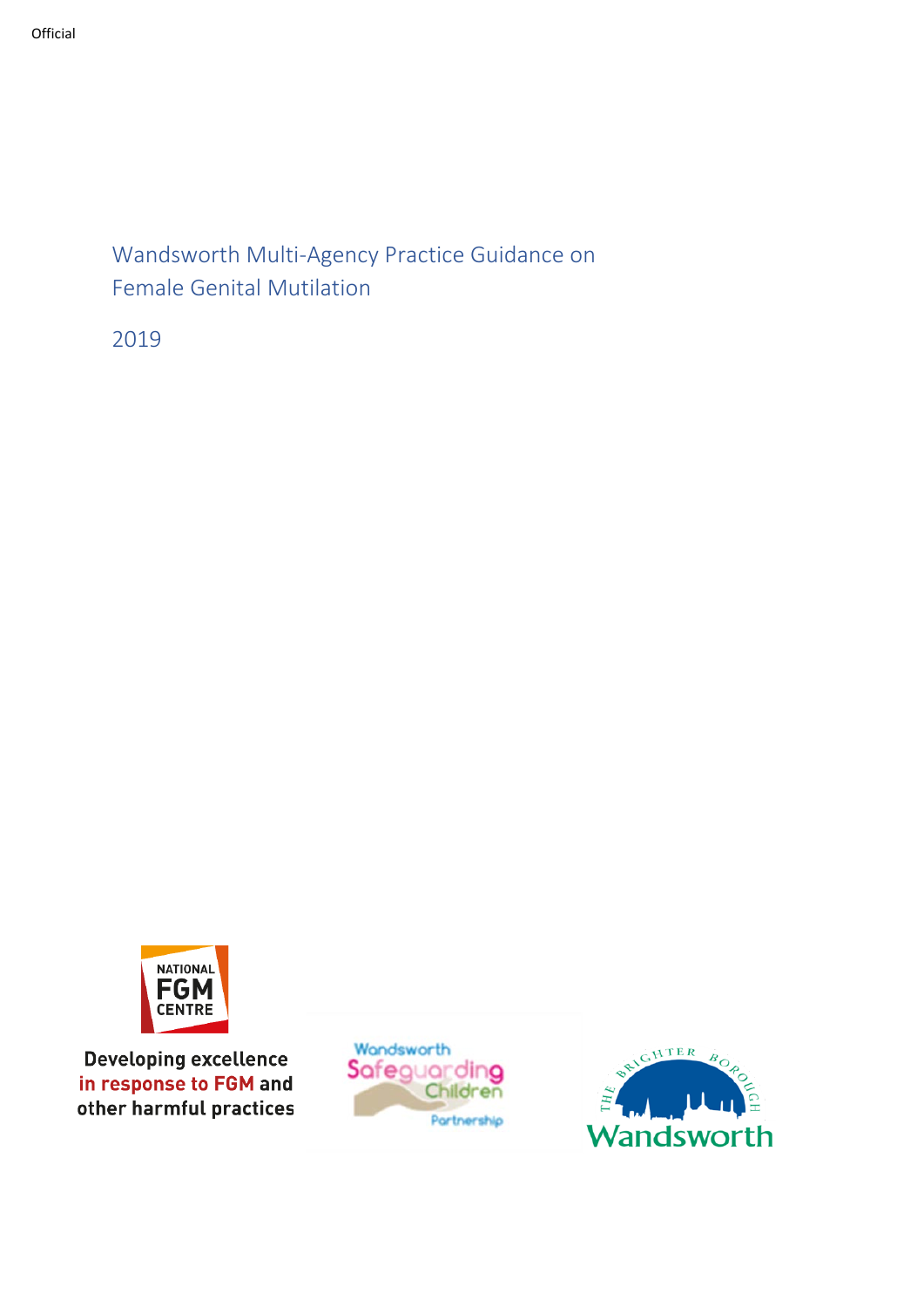### **Prepared by:**

Ruth Lacey, Head of Safeguarding Standards, Wandsworth Children's Social Care

Leethen Bartholomew, Head of National FGM Centre, National FGM Centre

Jaz Simms, Specialist Social Worker for FGM and Other Harmful Practices, National FGM Centre

#### **Health and Social Care Representatives:**

Jo White, Safeguarding Children Advisor, Sexual Health West London

Albina Hions, VAWG Manager, Wandsworth Borough Council

Bill Tuner, Head of Safeguarding for Children and Adults, St George's University Hospitals NHS Foundation Trust

Peter Green, Designated Doctor for Safeguarding, Wandsworth CCG

Janet Edwards, Named Nurse for Safeguarding Children, Central London Community Healthcare Trust Wandsworth

Sebongile Sithole, Team Manager MASH, Wandsworth Children's Social Care

#### **Metropolitan Police Representatives:**

Laura Semple, Strategic Lead SPOC for FGM, Wandsworth Local Command

Amanda Mawhinney, Strategic Lead SPOC for Harmful Practices, Wandsworth Local Command

#### **Wandsworth School Representatives**

Maja Zafirovska, Assistant Principal and Designated Member of Staff for Safeguarding, Burntwood School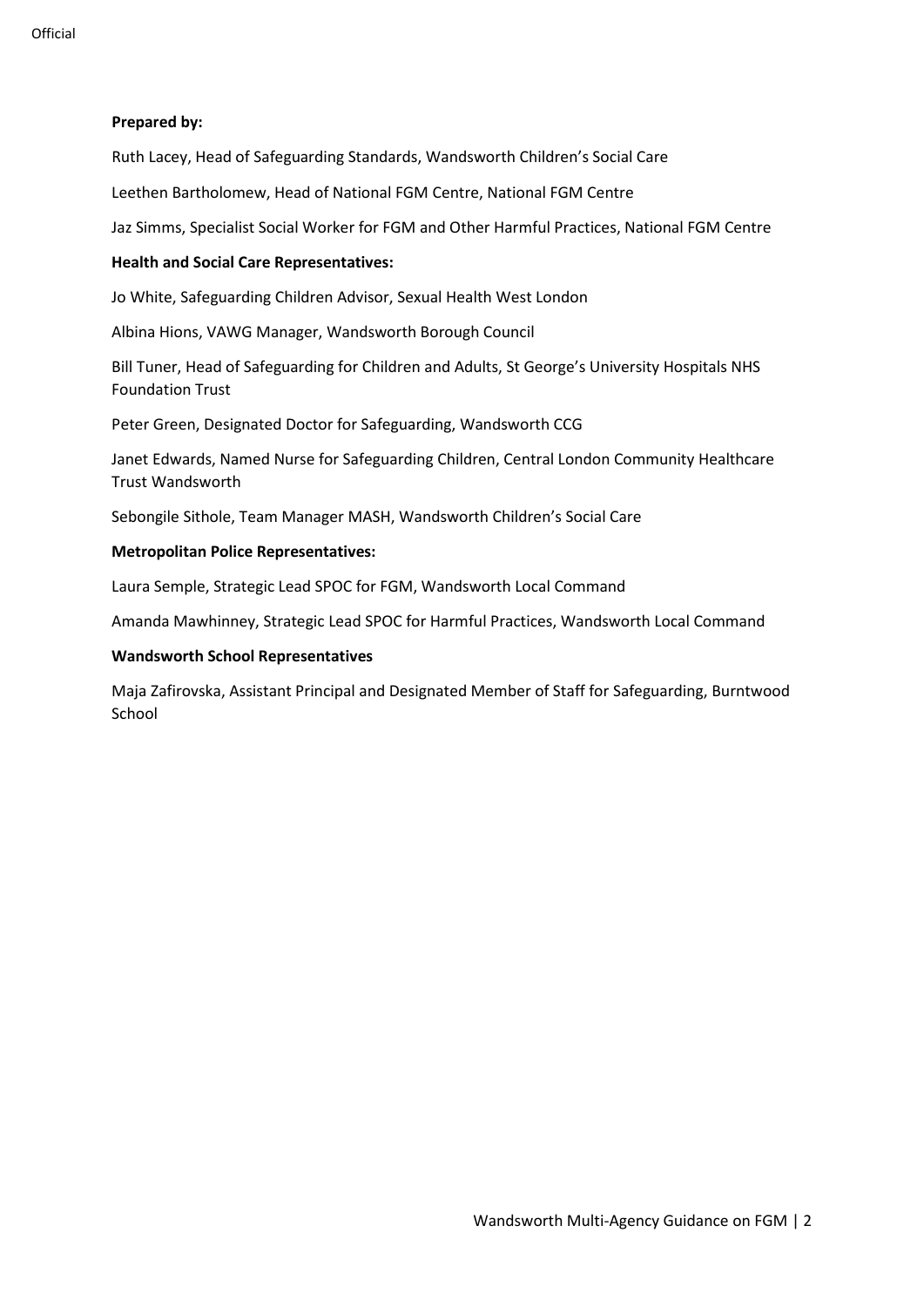### Content

| 1. |        |  |  |
|----|--------|--|--|
|    | 1.1.   |  |  |
|    | 1.2.   |  |  |
|    | 1.3.   |  |  |
|    | 1.4.   |  |  |
| 2. |        |  |  |
|    | 2.1.   |  |  |
|    | 2.2.   |  |  |
|    |        |  |  |
|    | 3.1.   |  |  |
|    | 3.2.   |  |  |
| 4. |        |  |  |
|    | 4.1.   |  |  |
|    | 4.2.   |  |  |
|    | 4.2.1. |  |  |
|    | 4.2.2. |  |  |
|    | 4.2.3. |  |  |
|    | 4.2.4. |  |  |
|    | 4.2.5. |  |  |
| 5. |        |  |  |
| 6. |        |  |  |
| 7. |        |  |  |
|    | 7.1.   |  |  |
|    | 7.2.   |  |  |
|    | 7.3.   |  |  |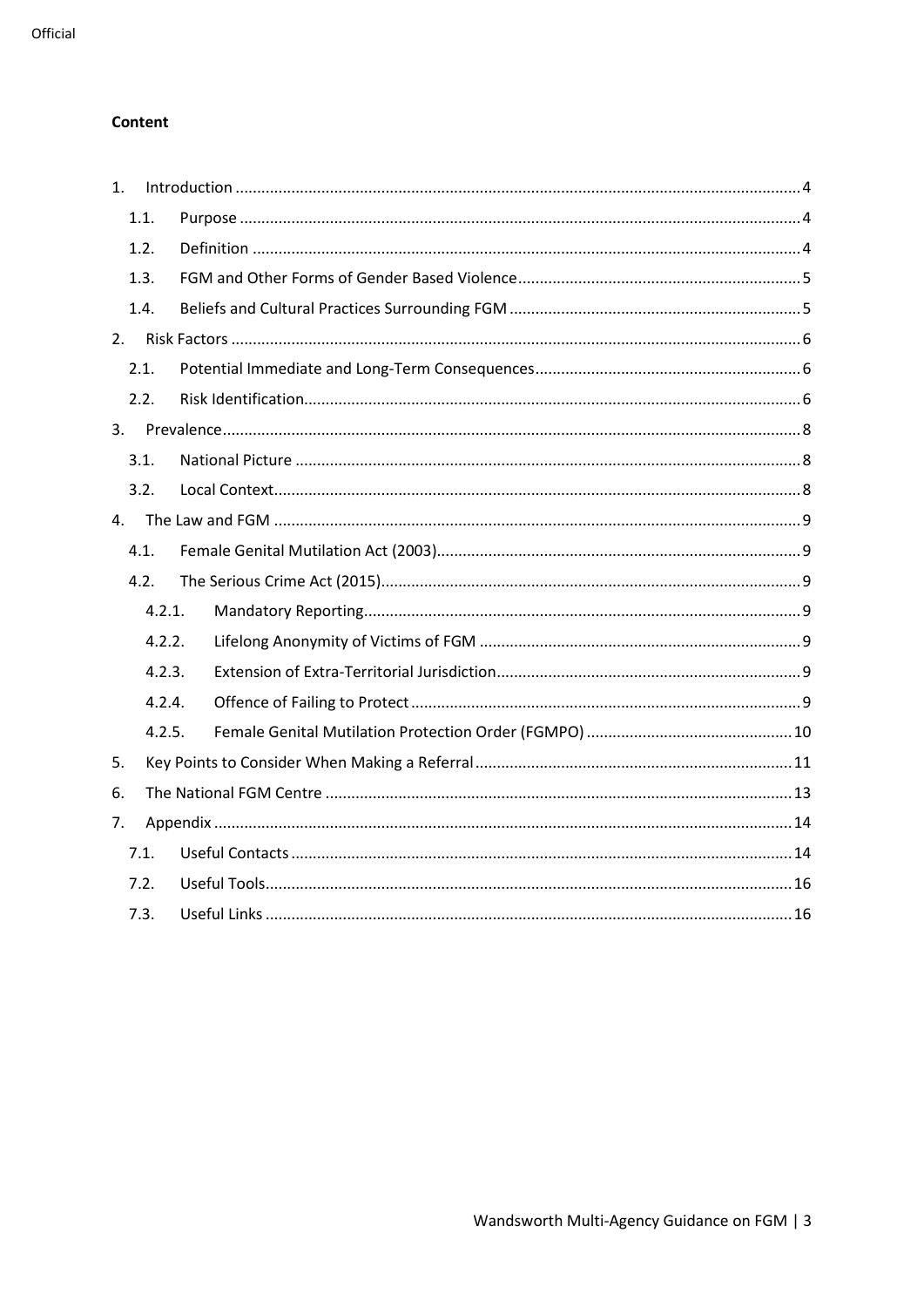# <span id="page-3-0"></span>1. Introduction

## <span id="page-3-1"></span>1.1. Purpose

This multi-agency guidance is aimed at all frontline professionals who are likely to come into contact with girls (under 18) and women who have had or are at risk from Female Genital Mutilation (FGM). This includes, but is not limited to, health and social care professionals, police officers, teachers and other educational professionals and community organisations.

No single agency can eradicate FGM, so there is a need for different agencies to work together to help prevent and tackle it, as to support FGM survivors. This guidance aims to support professionals to:

- Understand what FGM is, why it occurs and where
- Identify when a girl or woman may be at risk of FGM and respond appropriately to protect them
- Identify when a girl or woman has had FGM and respond appropriately to support them

This guidance is designed to provide an example, which can be used to implement a frontline process. It should be considered in conjunction with *[Working Together to Safeguard Children](https://www.gov.uk/government/publications/working-together-to-safeguard-children--2)  [\(2018\)](https://www.gov.uk/government/publications/working-together-to-safeguard-children--2)*[1](#page-3-3) , *[London Child Protection Procedures and Practice Guidance \(2019\)](https://www.londoncp.co.uk/index.html) [2](#page-3-4)* and *[Multi-Agency](https://www.gov.uk/government/publications/multi-agency-statutory-guidance-on-female-genital-mutilation)  [Statutory Guidance on Female Genital Mutilation](https://www.gov.uk/government/publications/multi-agency-statutory-guidance-on-female-genital-mutilation) (2016) [3](#page-3-5) .*

## <span id="page-3-2"></span>1.2. Definition

Female Genital Mutilation (FGM), which is also known by some affected communities as 'excision', 'circumcision' or 'Sunnah', is defined by the World Health Organisation (WHO) as:

'All procedures that involve partial or total removal of the external female genitalia, or other injury to the female genital organs for non-medical reasons', *WHO [FGM Fact Sheet](https://www.who.int/en/news-room/fact-sheets/detail/female-genital-mutilation)* (2018) [4](#page-3-6) .

FGM has been classified by WHO into four types:

**Type 1:** Partial or total removal of the clitoris and/or the fold of skin surrounding the clitoris (clitoridectomy).

**Type 2:** Partial or total removal of the clitoris and labia minora, with or without excision of the labia majora (excision).

**Type 3:** Narrowing of the vaginal opening through the creation of a covering seal by cutting and repositioning the inner or outer labia, with or without removal of the clitoris (infibulation).

**Type 4:** All other harmful procedures to the female genitalia for non-medical purposes, for example: piercing, pricking, scraping and incising.

For a full list of traditional terms for FGM see section 7.2 of this guidance.

<span id="page-3-3"></span><sup>1</sup> www.gov.uk/government/publications/working-together-to-safeguard-children--2

<span id="page-3-4"></span><sup>2</sup> www.londoncp.co.uk

<span id="page-3-5"></span><sup>3</sup> www.gov.uk/government/publications/multi-agency-statutory-guidance-on-female-genital-mutilation

<span id="page-3-6"></span><sup>4</sup> www.who.int/en/news-room/fact-sheets/detail/female-genital-mutilation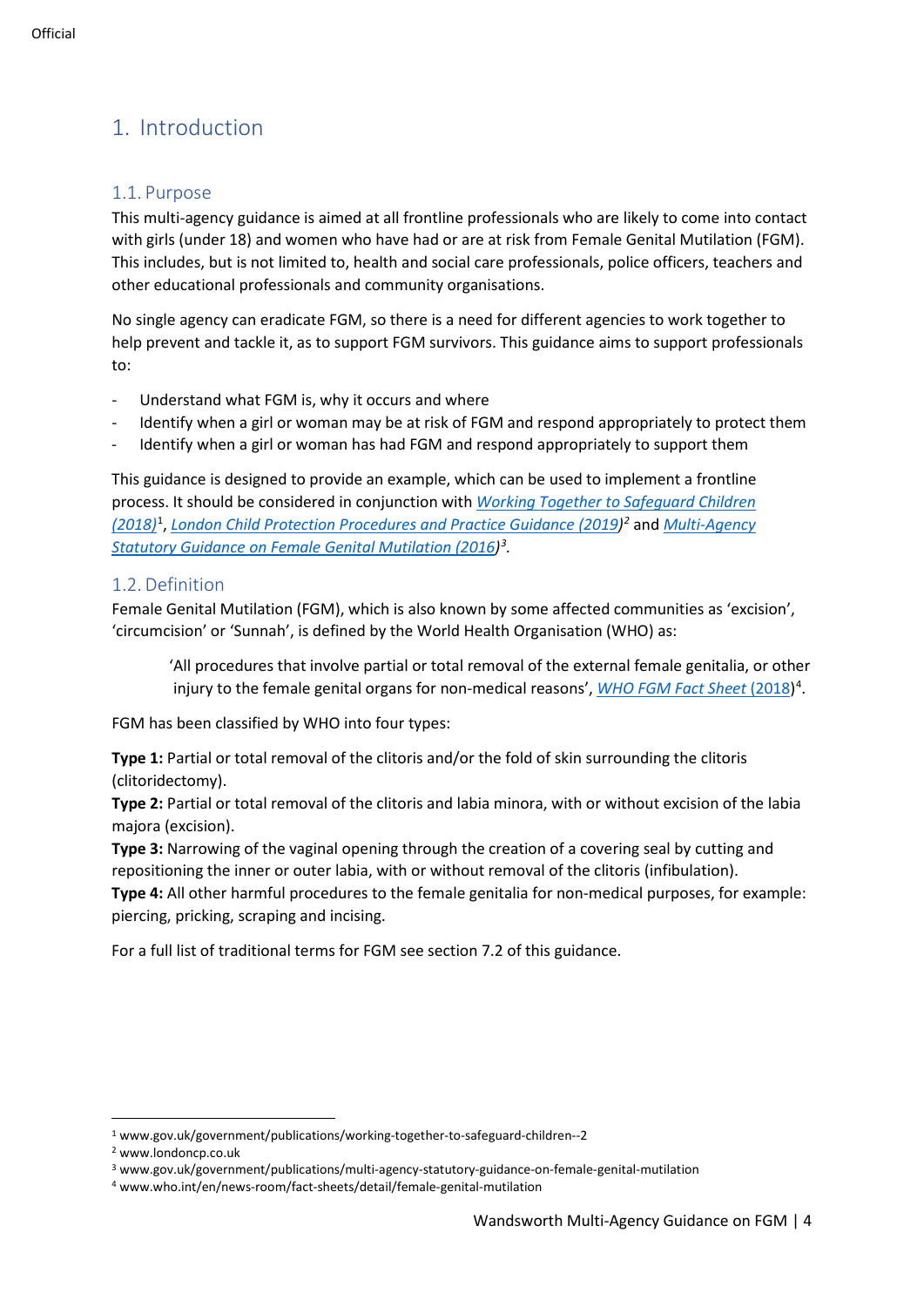

## <span id="page-4-0"></span>1.3. FGM and Other Forms of Gender Based Violence

FGM is a form of Gender-Based Violence, a human rights violation and a form of child abuse. Other forms of Gender-Based Violence include forced marriage, 'honour'-based abuse, sexual exploitation, trafficking and domestic abuse. FGM may not occur in isolation from other forms of abuse, so this needs to be considered. If other forms of abuse are identified when working with a girl suspected of FGM, professionals should review *[Wandsworth Safeguarding Children and Young People Multi-](http://www.wscb.org.uk/wscb/info/89/local_multi-agency_policies_and_procedures/)[Agency Procedures](http://www.wscb.org.uk/wscb/info/89/local_multi-agency_policies_and_procedures/)[5](#page-4-2)* .

# <span id="page-4-1"></span>1.4. Beliefs and Cultural Practices Surrounding FGM

Many affected communities believe that FGM is a necessary custom to ensure that a girl is accepted within the community and prepared for adulthood and marriage. Families who practice FGM on girls usually see it as a way of safeguarding their future. Other common reasons given for practising FGM include:

- Beauty / cleanliness
- Perceived health benefits
- Protection of family honour
- Control female sexuality
- Preservation of girl's virginity
- Perceived religious justification (there are no religions that advocate for FGM)

FGM is not a requirement of any religion. FGM pre-dates the major faiths and there is no evidence from the Bible, Quran, Torah or other religious text to support it. [A declaration](http://nationalfgmcentre.org.uk/wp-content/uploads/2018/01/Religious-Signed-FGM-Declaration.jpg)<sup>[6](#page-4-3)</sup> (2016) has been signed by various major religious leaders in the UK condemning the practice of FGM.

In some communities FGM is carried out by traditional practitioners with no formal medical training, without anaesthetics or antiseptics, using knives, scissors and scalpels, pieces of glass or razor blades. Often the girl is forcibly restrained throughout the procedure.

In other communities FGM is medicalised. This may result in families believing it to be safer than traditional methods. However, the medicalisation of FGM does not reduce the resulting harm and girls have died from medicalised FGM.

<span id="page-4-2"></span><sup>&</sup>lt;sup>5</sup> www.wscb.org.uk/wscb/info/89/local\_multi-agency\_policies\_and\_procedures

<span id="page-4-3"></span><sup>6</sup> http://nationalfgmcentre.org.uk/wp-content/uploads/2018/01/Religious-Signed-FGM-Declaration.jpg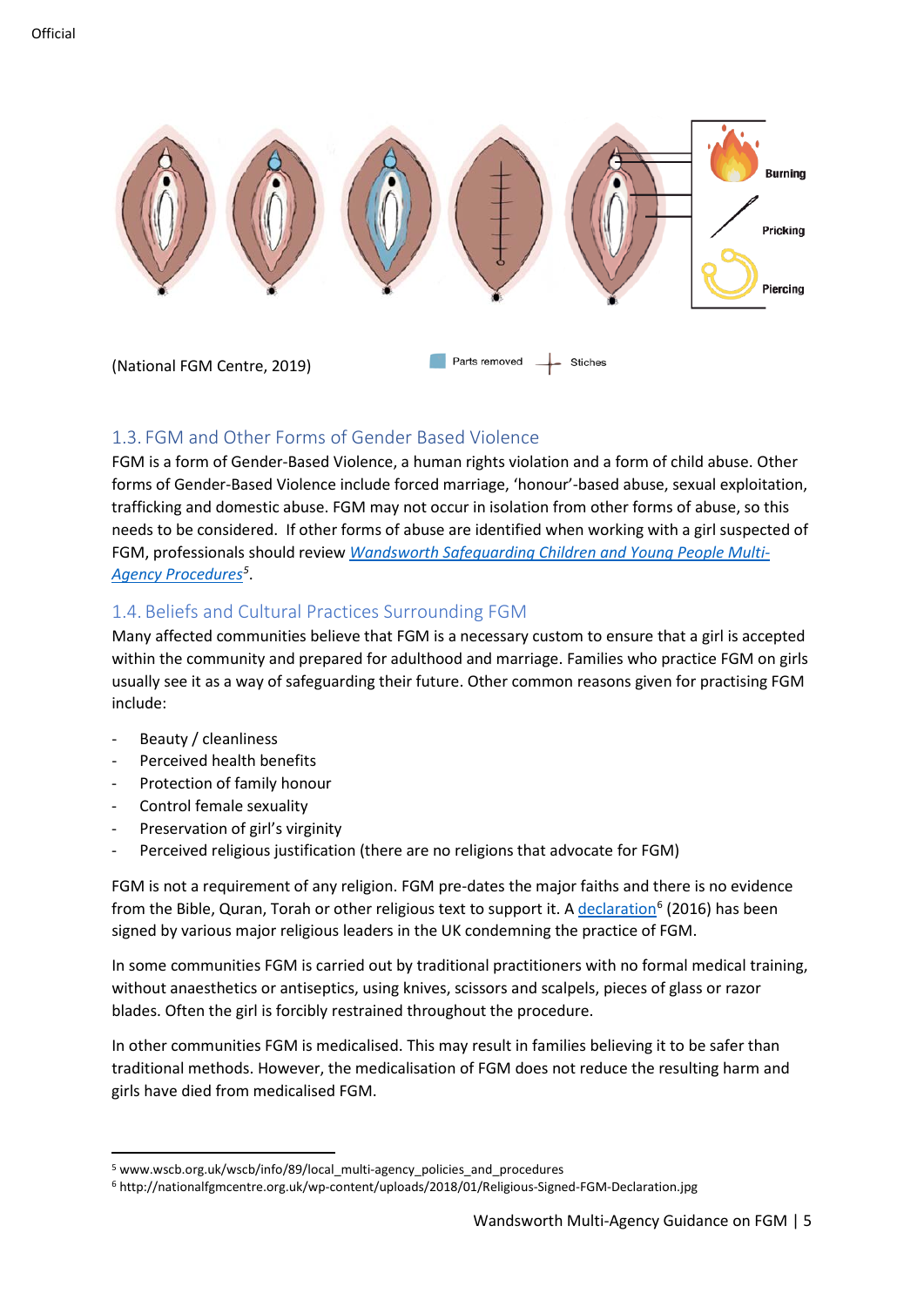# <span id="page-5-0"></span>2. Risk Factors

## <span id="page-5-1"></span>2.1. Potential Immediate and Long-Term Consequences

FGM has no health benefits and the immediate and long-term consequences can be extremely harmful.

Potential immediate harm:

- Severe pain
- **Shock**
- Infections
- Excessive bleeding
- Urinary problems
- **Death**

Potential long-term harm:

- Chronic infections
- Menstrual problems
- Scar tissue and keloids
- Infertility
- Psychological problems
- Reduced sexual satisfaction and sexual desire
- Increased risk of complications in child birth

## <span id="page-5-2"></span>2.2. Risk Identification

Professionals should not assume that all women and girls from a particular community are supportive of or at risk of FGM. Some women who have survived FGM and suffered problems as a result may be less likely to support or carry out FGM on their own children.

The age at which girls and women undergo FGM varies enormously depending on the community. The procedure may be carried out when the girl is new-born, during childhood or adolescence, at marriage or during pregnancy. However, the primary age is between 6-12 years old.

The following list of indicators will help to inform your risk assessment and decision about whether a referral to Wandsworth Children's Social Care is required. If a risk of FGM is suspected refer to your organisation's safeguarding protocol and section 5. of this guidance about points to consider when making a referral.

| Signs suggesting a girl or woman has<br>undergone FGM* | Signs suggesting a girl or woman is at increased<br>risk of FGM* |
|--------------------------------------------------------|------------------------------------------------------------------|
| She has frequent urinary, menstrual and/or             | She is born to a woman who has undergone                         |
| stomach problems                                       | <b>FGM</b>                                                       |
|                                                        |                                                                  |
| She spends longer than normal in the toilet            | She has an older sibling or cousin of a similar                  |
| or bathroom due to difficulties urinating              | age who has undergone FGM                                        |
|                                                        |                                                                  |
| She has difficulty sitting down or walking             | She comes from a community known to                              |
|                                                        | practice FGM                                                     |
| She avoids physical exercise                           |                                                                  |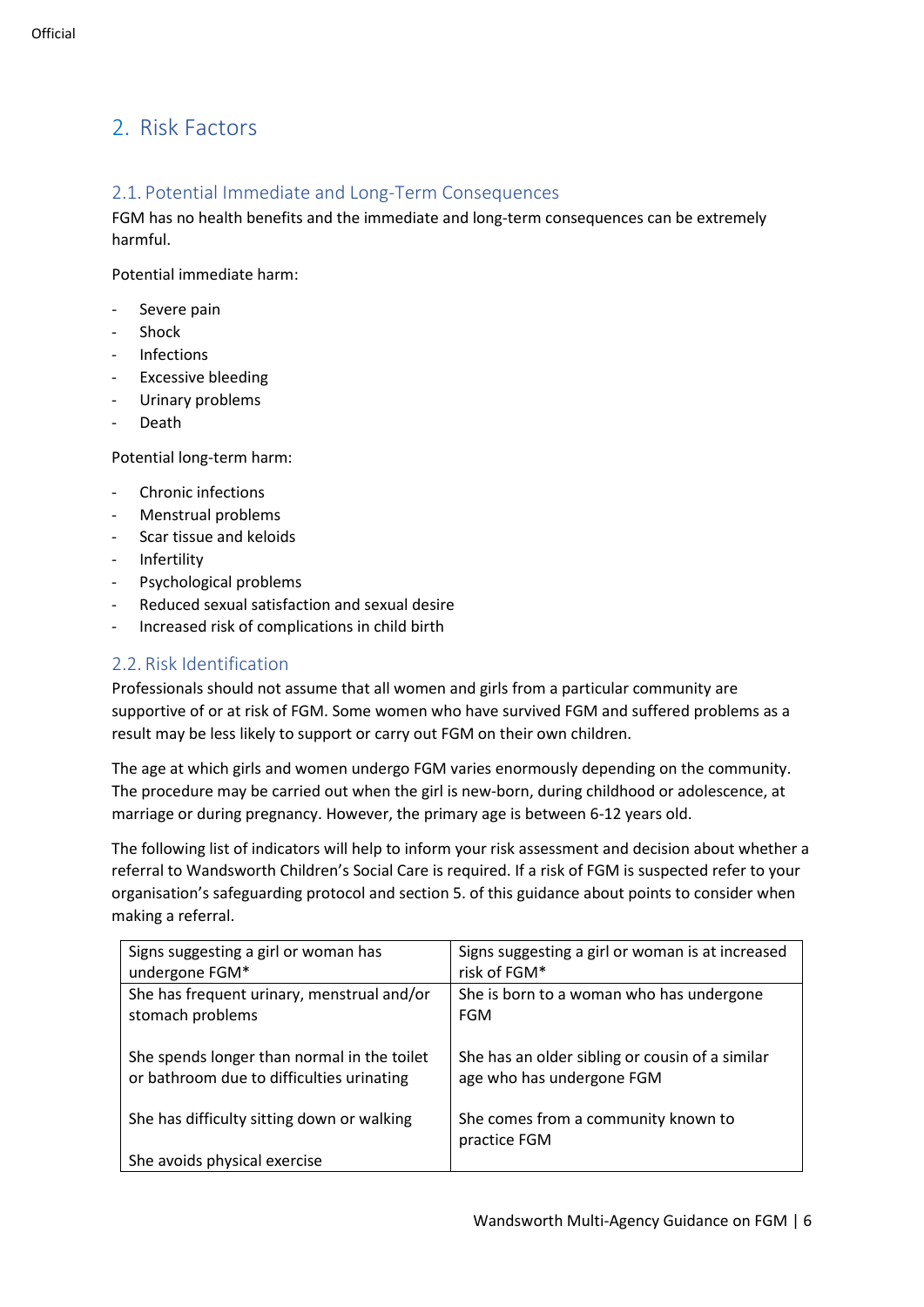| She has prolonged or frequent absences,<br>such as from school | She is married into a community known to<br>practice FGM                                                                                                                  |
|----------------------------------------------------------------|---------------------------------------------------------------------------------------------------------------------------------------------------------------------------|
| She asks for help, but is not explicit about<br>the problem    | She confides that she is to have a 'special<br>procedure' or attend a 'special occasion to<br>become a woman'                                                             |
| She talks about discomfort between her legs                    | Family members believe FGM is integral to<br>cultural and religious identity                                                                                              |
|                                                                | Family has limited level of integration with<br>other communities in the UK                                                                                               |
|                                                                | Parents state that they or a relative will take girl<br>out of the country for prolonged period to her<br>country of origin, or another country where<br>FGM is prevalent |
|                                                                |                                                                                                                                                                           |

\*This is not an exhaustive list of signs.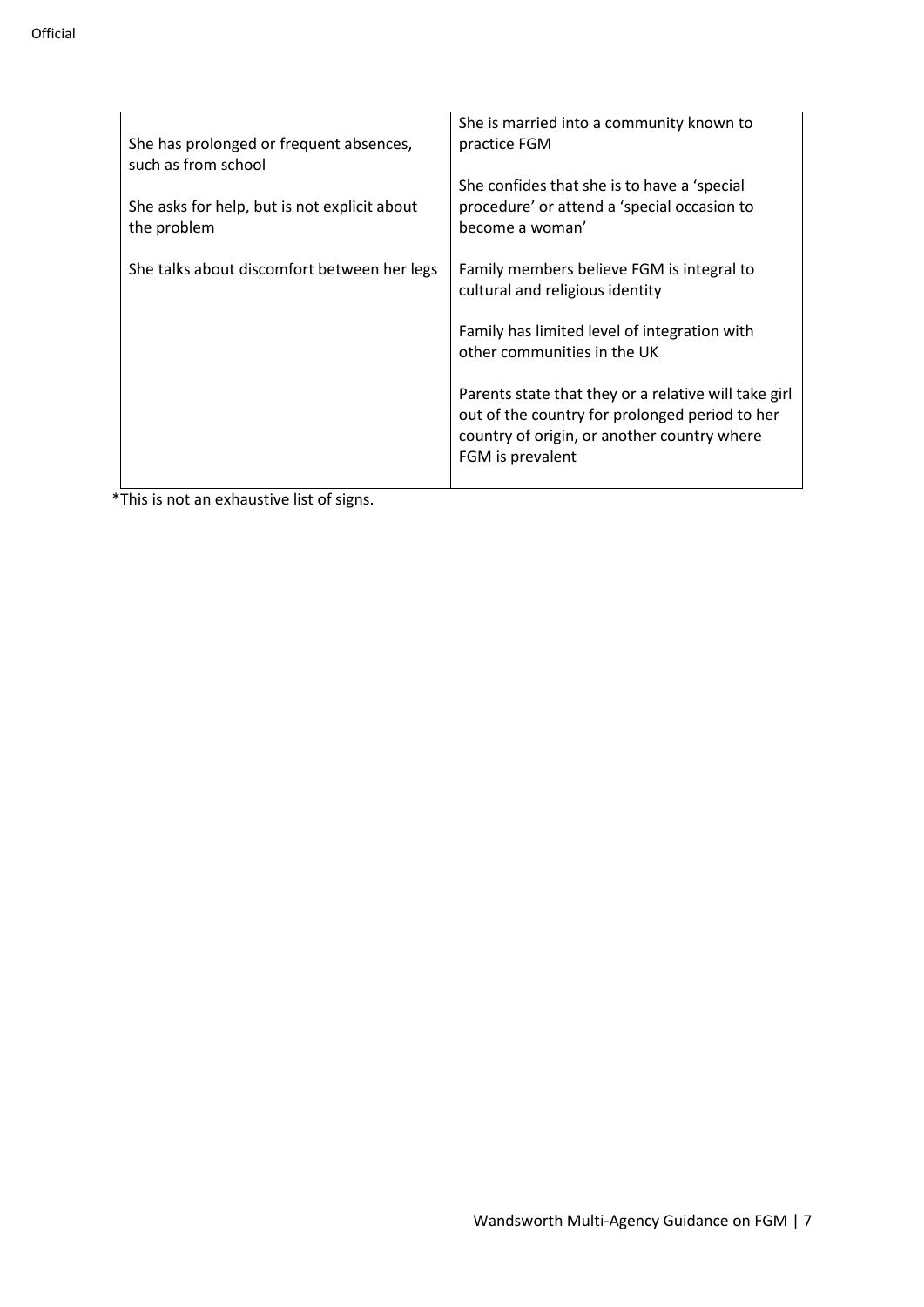# <span id="page-7-0"></span>3. Prevalence

# <span id="page-7-1"></span>3.1. National Picture

FGM is a global concern. According to the WHO, it has been documented in over 30 countries across Africa, the Middle East and Asia, where FGM is concentrated. It is estimated that more than 200 million women and girls alive today have undergone FGM.

# <span id="page-7-2"></span>3.2. Local Context

A 2015 study on the Prevalence of FGM in England and Wales reported that no local authority area is likely to be free from FGM entirely<sup>[7](#page-7-3)</sup>. Plus, women and girls from low prevalence areas may be more isolated and in greater need of support.

The Office for National Statistics does not publish data on the exact country of birth for Wandsworth residents. As a result of this and other data limitations, it is not possible to ascertain the prevalence of FGM within the population of women and girls in Wandsworth. However, NHS Digital collects data on FGM within the NHS in England on behalf of the Department of Health (DH), and between April 2015 and March 2019 there were 225 newly<sup>8</sup> recorded cases of FGM in Wandsworth, primarily recorded through maternity services. Modelling by NEL Commissioning Support Group (2019) on behalf of NHS England estimates that by 2021 there will be 197 girls aged 0-14 years old with FGM in the NHS Wandsworth CCG. This places Wandsworth as the authority which is 12th out of 32 in terms of local authorities in Great London in terms of the number of girls with FGM.

It is also difficult to quantify the number of women and girls at risk of FGM within the Borough. These judgements can only be made through contacts between individual women and relevant professionals<sup>[9](#page-7-5)</sup>. Between October 2015 - July 2019, Wandsworth Children's Social Care undertook child and family assessments for 19 girls where FGM was recorded as a factor at the end of the assessment. The assessments showed that less than 6 of these girls had undergone FGM historically in another country, and two were potentially at risk of FGM.

Whilst the prevalence and risk of FGM in Wandsworth is unclear, there are women and girls affected by FGM living in the Borough. We need to ensure agencies are aware of the associated needs and risks and have the appropriate strategies to meet them.

<span id="page-7-3"></span><sup>7</sup> Macfarlane A, Dorkenoo E. (2015) *Prevalence of Female Genital Mutilation in England and Wales: National and local estimates.* London: City University London and Equality Now http://openaccess.city.ac.uk/12382/

<span id="page-7-4"></span><sup>8 &#</sup>x27;Newly' means that this is the first time they have been identified by a health professional in the UK as having undergone FGM. The majority of these women and girls will have undergone FGM historically in another country.

<span id="page-7-5"></span><sup>9</sup> Macfarlane A, Dorkenoo E. (2015), p.6, *Prevalence of Female Genital Mutilation in England and Wales: National and local estimates.*  London: City University London and Equality Now http://openaccess.city.ac.uk/12382/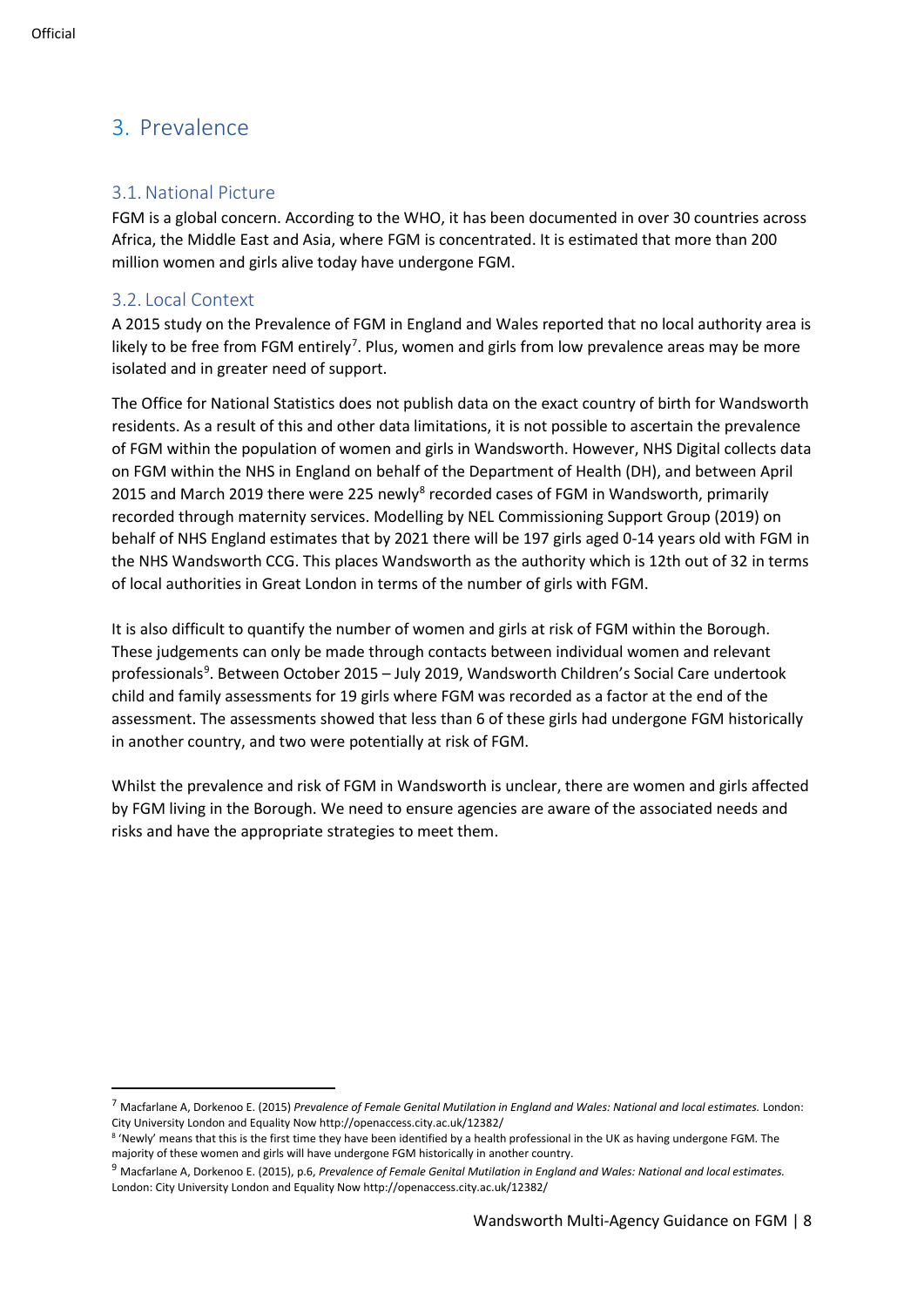# <span id="page-8-1"></span><span id="page-8-0"></span>4.1. Female Genital Mutilation Act (2003)

FGM has been a specific criminal offence since 1985 under the Prohibition of Female Circumcision Act (1985) which was replaced by the Female Genital Mutilation Act (2003) in England, Wales and Northern Ireland. It carries a maximum penalty of 14 years. Under the Act it is an offence to:

- Excise, infibulate or otherwise mutilate the whole or any other part of the labia majora or labia minora or clitoris of any person
- Aid, abet, counsel or procure a girl to mutilate her own genitalia
- Aid, abet, counsel or procure another person who is not a UK national to mutilate a girl's genital outside the UK

# <span id="page-8-2"></span>4.2. The Serious Crime Act (2015)

The Serious Crime Act (2015) bought about the following legal addendums:

# <span id="page-8-3"></span>4.2.1. Mandatory Reporting

Regulated professionals such as teachers, social care, doctors, nurses and midwives, have a duty to notify the police on 101 if a girl (under 18) has:

- Disclosed to them that she has undergone FGM, or
- Been observed by them to have physical signs of FGM.

Reports under this duty must be made as soon as possible and it is best practice to do so by close of the next working day, however, there may be exceptional cases where a maximum timeframe of up to one month applies (for exceptions, see *Mandatory reporting of female genital mutilation: procedural information, 2016*). All such cases should still be dealt with under existing safeguarding frameworks.

Failure to comply with this duty will be dealt with via existing disciplinary measures, which may include a referral to the professional regulator and/or Disclosure and Baring Service as appropriate.

# <span id="page-8-4"></span>4.2.2. Lifelong Anonymity of Victims of FGM

Reluctance to be identified as a victim of FGM is believed to be one of the reasons for the low incidence of reporting of this offence to the Police. It is anticipated that providing for the anonymity of victims of alleged offences of FGM throughout Court proceedings will encourage more victims to come forward. The law holds that anonymity will commence once an allegation has been made and will last for the duration of the victim's lifetime.

# <span id="page-8-5"></span>4.2.3. Extension of Extra-Territorial Jurisdiction

The Serious Crime Act 2015 amends the 2003 Act so that the extra-territorial jurisdiction extends to prohibited acts undertaken outside the UK by a UK national or a person who is habitually resident in the UK. These changes mean that the 2003 Act can capture offences of FGM committed abroad by or against those who are at the time habitually resident in the UK irrespective of whether they are subject to immigration restrictions. The term 'habitually resident' covers a person's ordinary residence as opposed to a short-term, temporary stay in a country.

# <span id="page-8-6"></span>4.2.4. Offence of Failing to Protect

When an offence of FGM is committed against a girl under 18, each person holding responsibility for that child at the time will be liable for prosecution. The maximum penalty for this offence is seven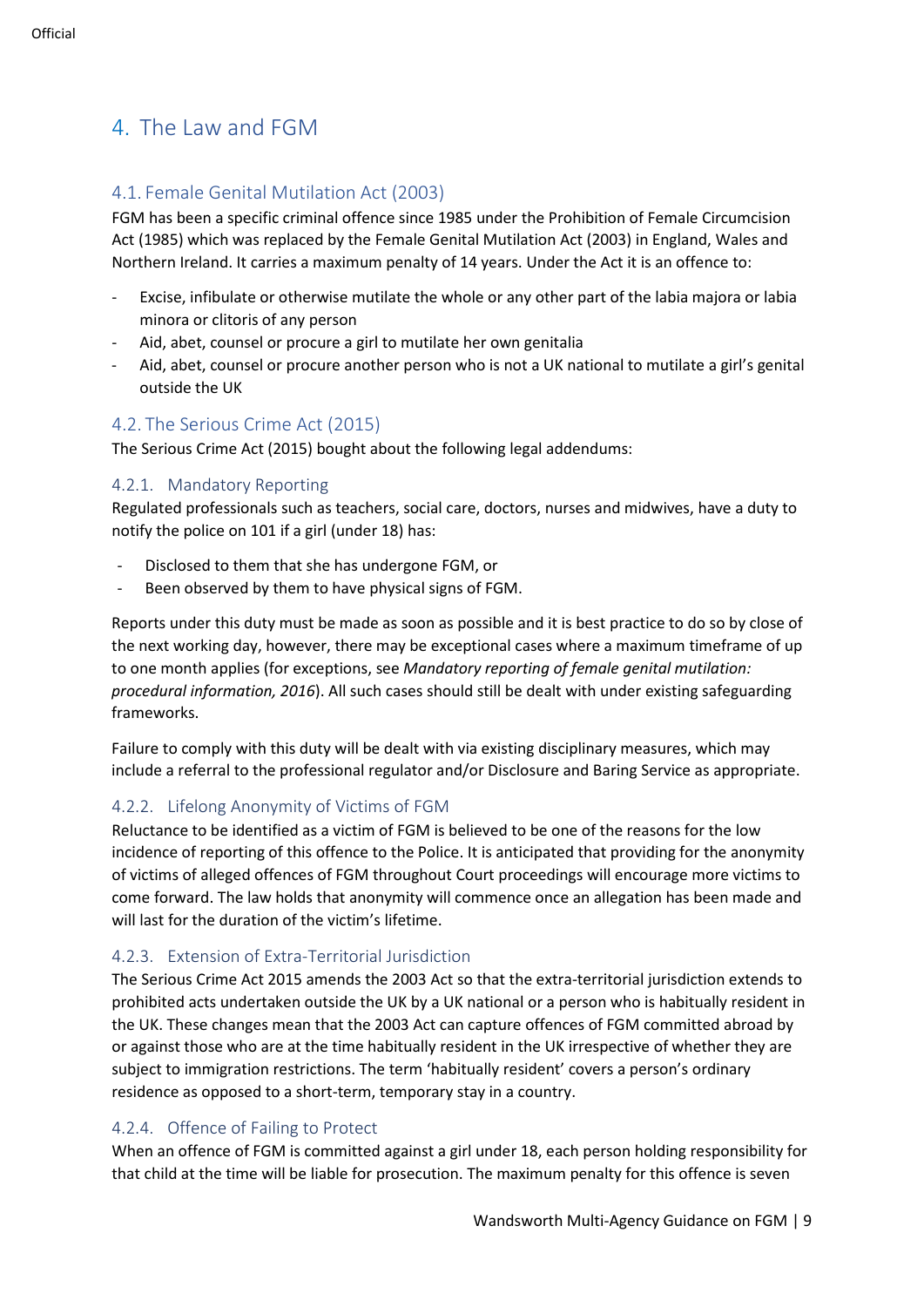years imprisonment, a fine or both. To be 'responsible' for a girl, the person will either have parental responsibility for the girl and have frequent contact with her or, will have assumed responsibility for caring for the girl 'in the manner of a parent'.

## <span id="page-9-0"></span>4.2.5. Female Genital Mutilation Protection Order (FGMPO)

A FGMPO can be sought with the purpose of protecting a girl who is at risk of FGM or who has been subjected to FGM. Application can be made by the girl who has had FGM or is at risk of FGM, a local authority or any other person with permission from the court, such as the police or teacher.

Breach of an FGMPO will be a criminal offence with a maximum penalty of five years' imprisonment, or as a civil breach punishable by up to two years' imprisonment.

The court must consider all the circumstances including the need to secure health, safety and wellbeing of the girl and could include such prohibitions, restrictions or other requirements for the purposes of protecting a victim or potential victim of FGM. This could include, for example, provisions to surrender a person's passport or any other travel documents; and not to enter into any arrangements, in the UK or abroad, for FGM to be performed on the person to be protected. Information on FGMPO's and how to apply for them can be found in section 7.3. of this guidance.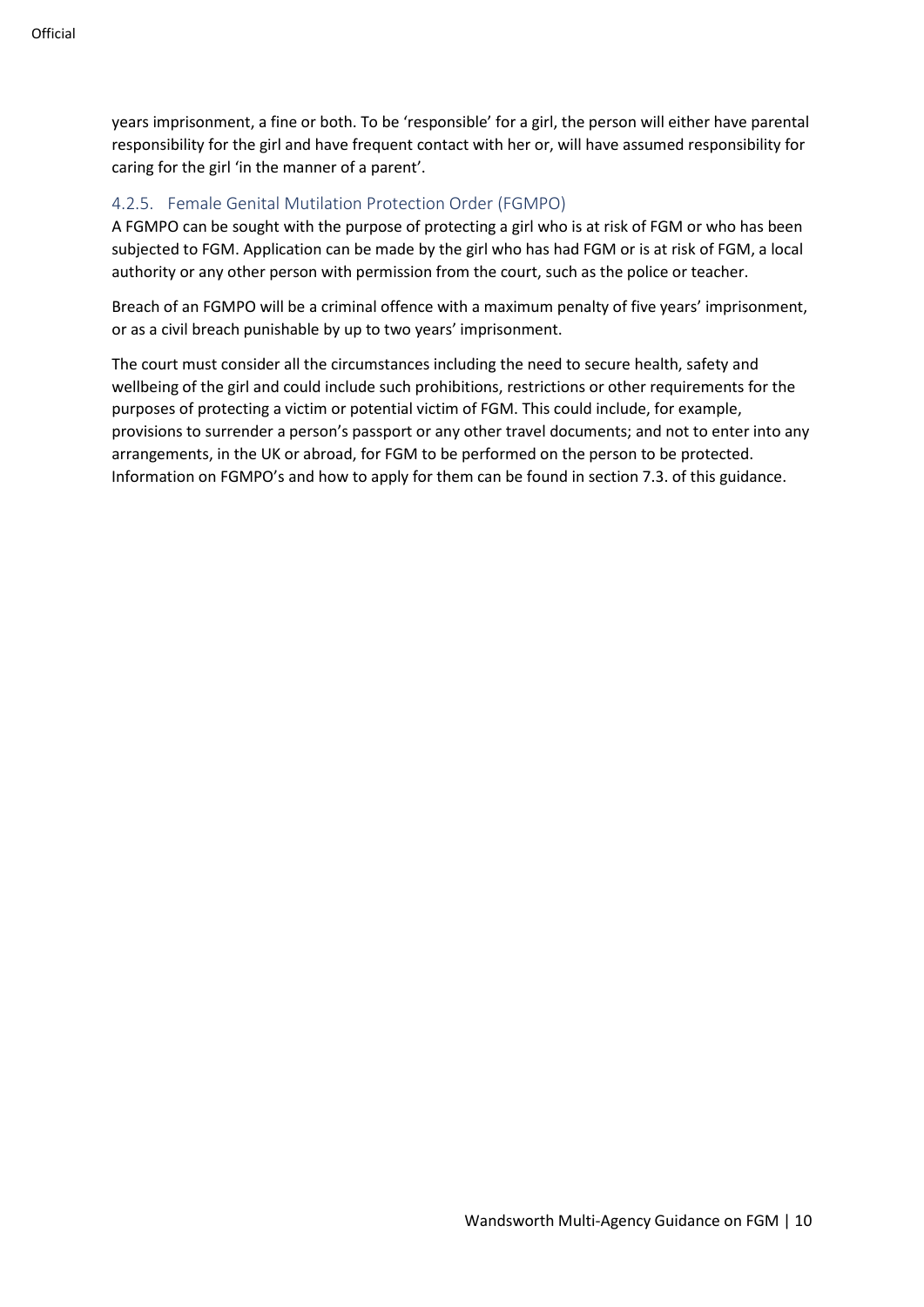# <span id="page-10-0"></span>5. Key Points to Consider When Making a Referral

If you suspect a child may have had FGM or is at imminent risk of FGM you should act in accordance with your own agency's FGM safeguarding policies and procedures, as is the procedure with all instances of child abuse, and the *[Multi-Agency Statutory Guidance on Female Genital](https://www.gov.uk/government/publications/multi-agency-statutory-guidance-on-female-genital-mutilation)  [Mutilation](https://www.gov.uk/government/publications/multi-agency-statutory-guidance-on-female-genital-mutilation) (2016)[10](#page-10-1)*.

Here are some key points to consider when making a referral to Wandsworth Children's Social Care MASH:

#### Contacting the police if child is at immediate risk of FGM

Where there is an imminent or serious risk, an emergency response may be required, either an urgent referral to social services and/or potentially contacting the police. Where it is considered that there is an immediate risk to a girl or woman, the local authority should consider whether to apply for an FGM Protection Order and/or an Emergency Protection Order.

#### The family's beliefs and understanding of FGM

Information about the family's beliefs and understanding of FGM will help to inform your risk assessment and whether a referral to Wandsworth Children's Social Care MASH is required. Unless it will cause immediate risk to any child ask the child and/or parents/carers questions, such as\*:

- What do they know about FGM?
- If they come from an affected community, what do they think about FGM and why is it practiced?
- Do they understand the harmful consequences of FGM?
- Do they know that FGM is illegal in the UK, even if it is performed abroad?
- If they are going on holiday: Where are they going? Who with? How long for? Is there a special celebration planned? What is this for? Who is going?

\*These questions are examples. Each case should be considered individually and sensitively, bearing in mind age and understanding of the individual. For advice on appropriate and sensitive language see section 7.2.

#### Providing information and support

If the family are unaware of the law (section 4.1), health consequences (section 2.1) or support services (section 7.1) available, provide the family with information on this.

#### Completing FGM risk assessment

You can complete the relevant FGM risk assessment via the National FGM Centre or Department for Health websites: [National FGM Centre Risk Assessment Tool](http://nationalfgmcentre.org.uk/fgm-assessment-tool/) / [Department for Health FGM](https://assets.publishing.service.gov.uk/government/uploads/system/uploads/attachment_data/file/525390/FGM_safeguarding_report_A.pdf)  [Safeguarding Risk Assessment.](https://assets.publishing.service.gov.uk/government/uploads/system/uploads/attachment_data/file/525390/FGM_safeguarding_report_A.pdf) As part of your assessment, you should consider whether other female family members or unborn children are at risk of FGM. If your assessment indicates risk, a referral needs to be made to Wandsworth Children's Social Care on 020 8871 6622 / [mash@wandsworth.gov.uk.](mailto:mash@wandsworth.gov.uk)

<span id="page-10-1"></span><sup>10</sup> www.gov.uk/government/publications/multi-agency-statutory-guidance-on-female-genital-mutilation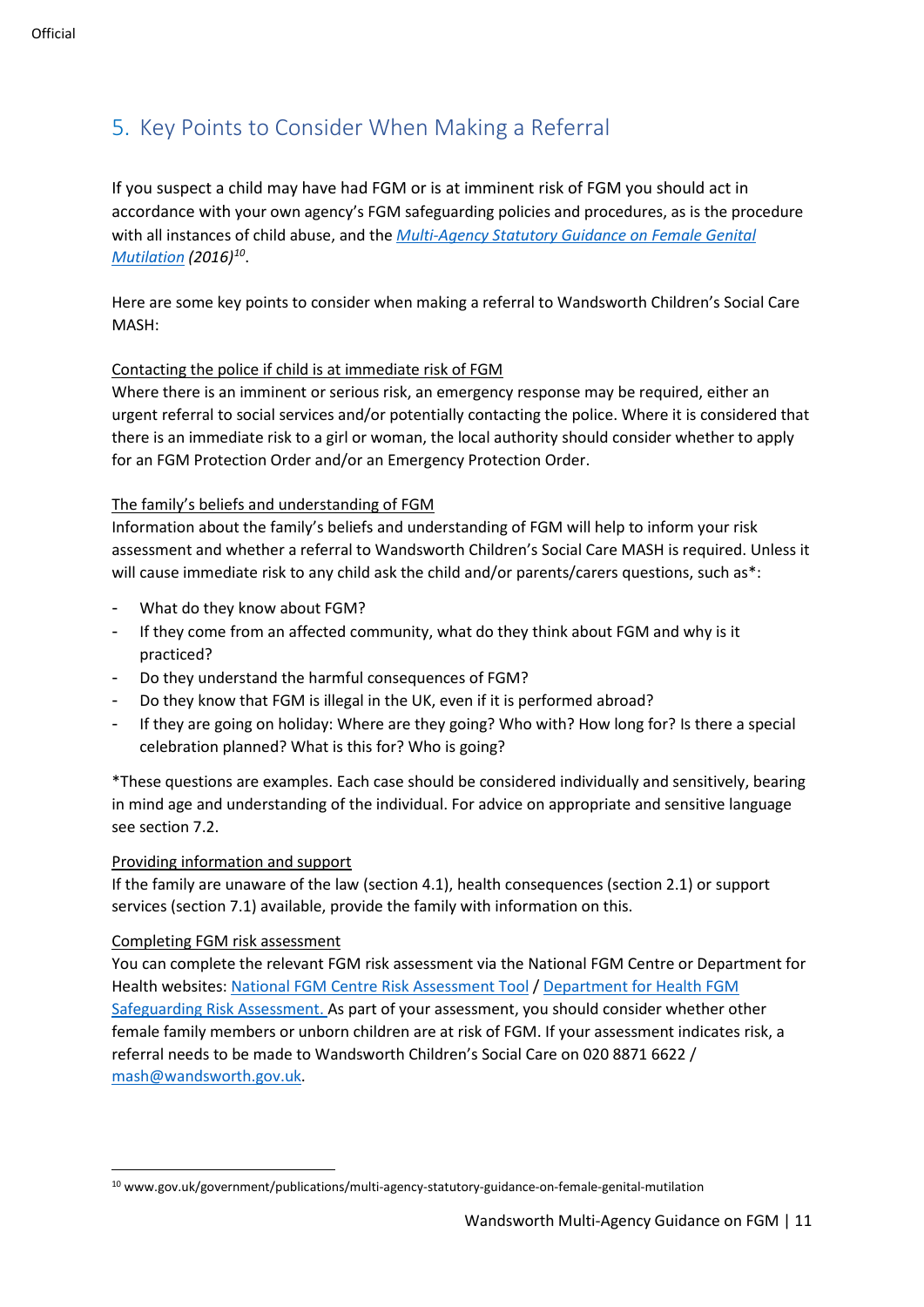Referrals should be made using the Multi Agency Referral Form (MARF). This is available on https://wandsworth-self.achieveservice.com/service/Make\_a\_Referral\_to\_the\_Wandsworth\_MASH

#### Mandatory reporting

.

If the mandatory reporting duty applies (see section 4.2.1) call 101 and report to Police. This must be made as soon as possible, and it is best practice to do so by close of the next working day, however, there may be exceptional cases where a maximum timeframe of up to one month applies (for exceptions, see Mandatory reporting of female genital mutilation: procedural information, 2016). Explain that you are calling under FGM mandatory reporting duty. Record the reference number given, and report made, in line with standard safeguarding practice. In line with safeguarding best practice, contact the girl and/or parents to explain why the report is being made and what it means. If you believe reporting would lead to risk of serious harm to the child or anyone else, contact your designated safeguarding lead for advice – who may advise you to complete a referral without informing the parents/carers. Make an immediate referral to Wandsworth Children's Social Care on 020 8871 6622 [/ mash@wandsworth.gov.uk,](mailto:mash@wandsworth.gov.uk) and explain that mandatory reporting has been made.

Telephone referrals to Wandsworth Children's Social Care must be followed up using the Multi Agency Referral Form (MARF) within 24 hours . The MARF is available electronically on the Wandsworth Council website and the website of the WSCP[. https://wandsworth](https://wandsworth-self.achieveservice.com/service/Make_a_Referral_to_the_Wandsworth_MASH)[self.achieveservice.com/service/Make\\_a\\_Referral\\_to\\_the\\_Wandsworth\\_MASH](https://wandsworth-self.achieveservice.com/service/Make_a_Referral_to_the_Wandsworth_MASH) . MARF should be sent via email [mash@wandsworth.gov.uk](mailto:mash@wandsworth.gov.uk)

#### Contact details for Wandsworth MASH

MASH telephone number is 020 8871 6622.

Out of hours (evening, weekends and bank holidays) 020 8871 6000

Out of hours (evening, weekends and bank holidays) 020 8871 6000.

MARF should be sent via emai[l mash@wandsworth.gov.uk](mailto:mash@wandsworth.gov.uk)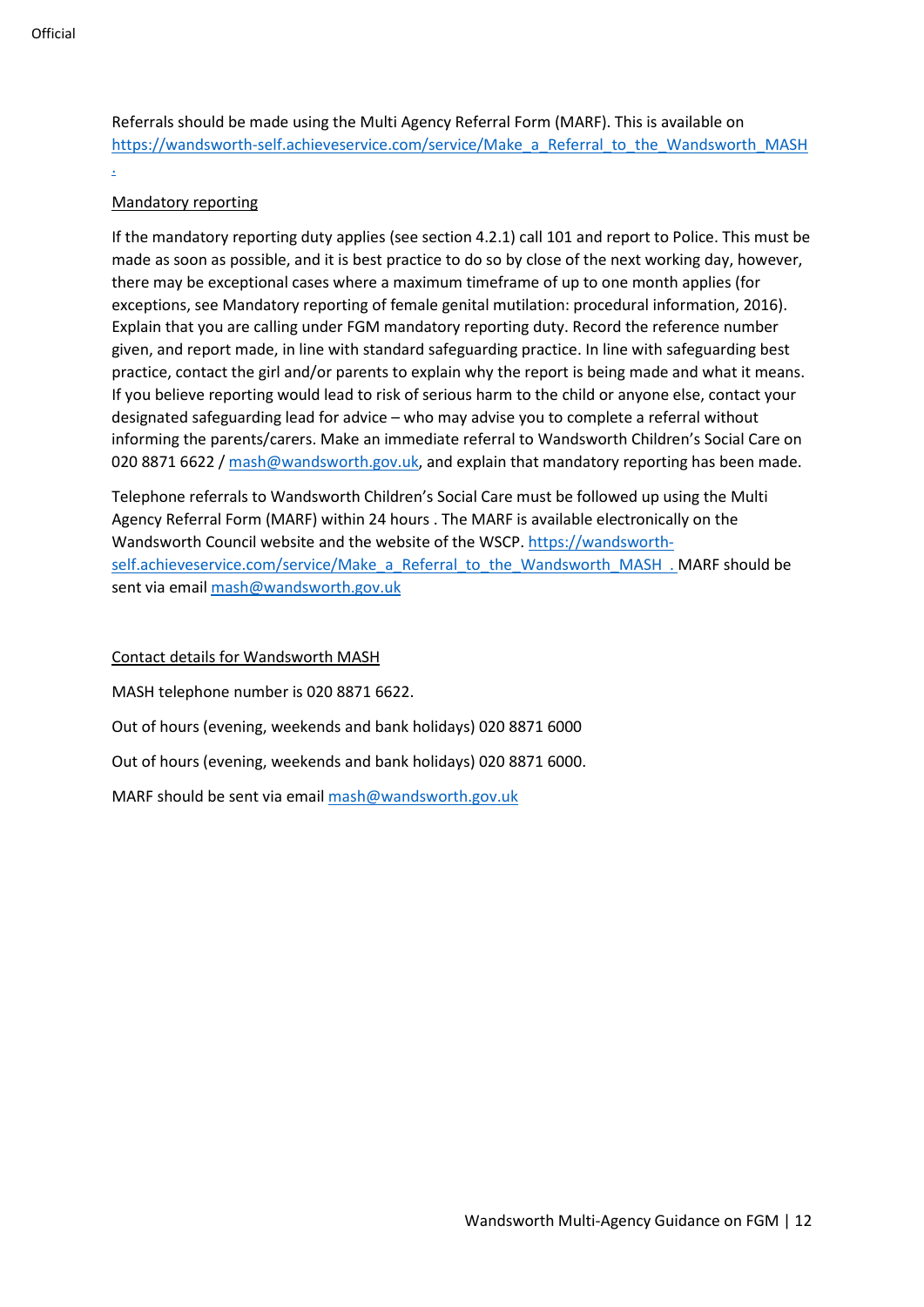# <span id="page-12-0"></span>6. The National FGM Centre

The [National FGM Centre](http://nationalfgmcentre.org.uk/) is a partnership between Barnardo's and the Local Government Association (LGA) to achieve a system change in the provision of services for children and families affected by FGM. The National FGM Centre's Vision is to keep children and young people safe from FGM and other Harmful Practices, including ending new cases of FGM by 2030. As of October 2017, we have expanded our remit to include Breast Flattening and Child Abuse Linked to Faith or Belief.

The centre aims to:

- Prevent new cases
- Protect children and young people
- Support those affected by FGM and other Harmful Practices
- Partner to deliver services and learn

The National FGM Centre offers consultancy, support and advice to professionals on cases where FGM is a concern. This support may be in the form of:

- A phone call to referring professional to provide advice on prevalence and practice in specific country
- Support in 'up-skilling' professionals around assessment forming exploratory conversations with parents where FGM is a concern
- Advice around risk indicators of potential FGM
- Social work consultancy with various models of intervention
- Joint visits with social workers to assess risk of FGM and deliver preventative work
- Support for families even when case is closed to social care
- Delivering various packages of training to professionals from awareness to bespoke, complex training where needed

The [knowledge hub](http://www.nationalfgmcentre.org.uk/knowledge-hub)<sup>[11](#page-12-1)</sup> is an interactive online resource with specific guidance for professionals and the opportunity to ask questions to the team is accessible to anyone within Wandsworth.

<span id="page-12-1"></span><sup>11</sup> [www.nationalfgmcentre.org.uk/knowledge-hub](http://www.nationalfgmcentre.org.uk/knowledge-hub)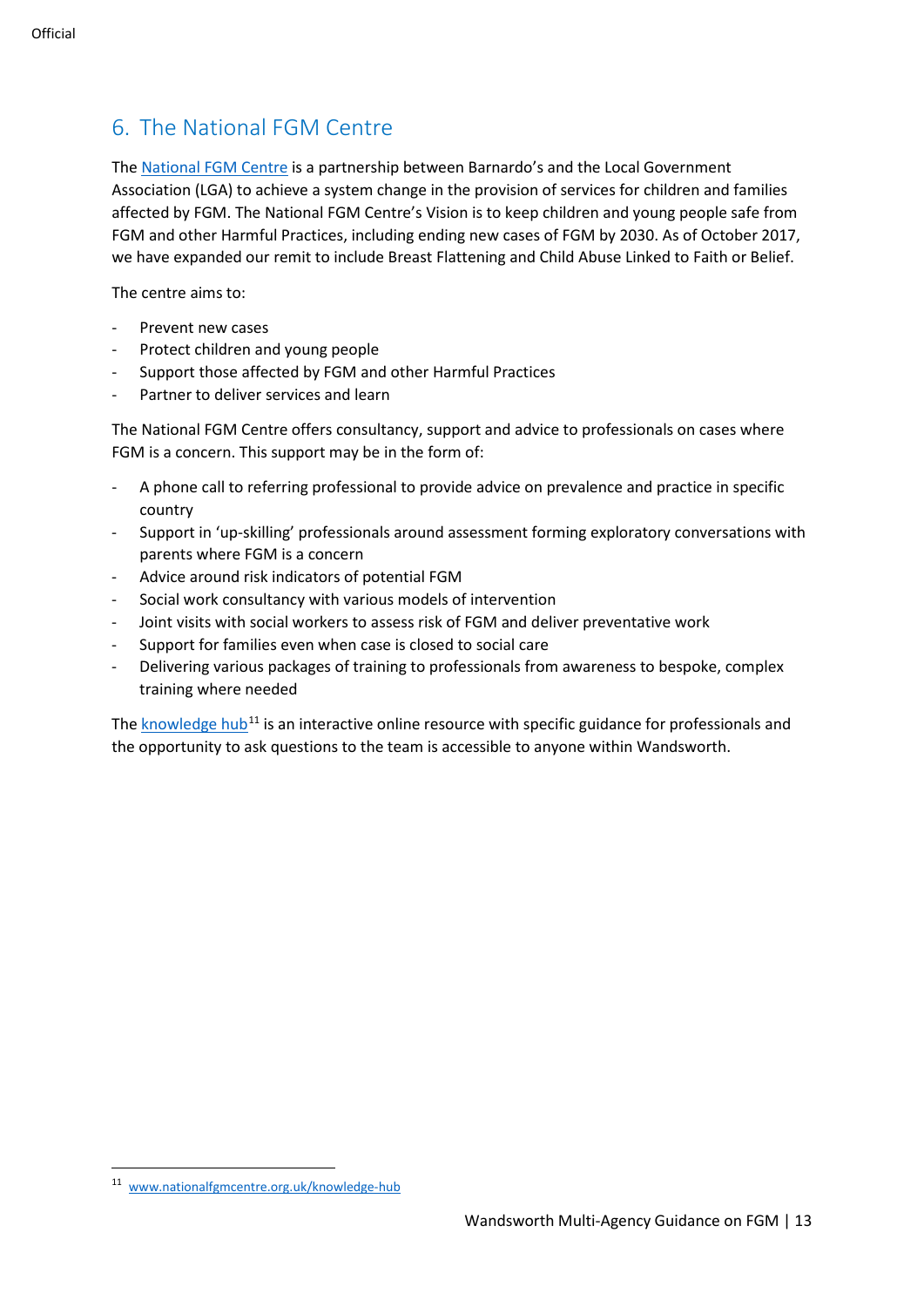# <span id="page-13-0"></span>7. Appendix

# <span id="page-13-1"></span>7.1. Useful Contacts

**St George's Hospital**  *FGM Services for pregnant women.* **Tel:** 07852938020 **Open:** 09:00 – 16:00 every Monday (some Thursdays). **Address:** Antenatal clinic, Lansborough Wing, Roehampton Lane, London SW15 5PN.

### **Chelsea and Westminster Hospital**

*FGM Services for pregnant and non-pregnant women. They aim to see women within two weeks of contact. Women can also self-refer. They can see older girls aged 16 years and above.* **Tel:** 07812378363 **Email:** [caw-tr.fgmwestlondon@nhs.net](mailto:caw-tr.fgmwestlondon@nhs.net) **Open:** Thursday morning for maternity patients. Thursday afternoon for non-maternity referrals. Address: Gynaecology Outpatients, 1<sup>st</sup> Floor, 369 Fulham Road, London SW10 9NH.

### **Croydon University Hospital**

*FGM Services for pregnant women. Services: identification of type of FGM, identification and management of complications, preparation for hospital de-infibulation, education and support.*  **Open:** Every Friday. 09:00 – 16:30. **Address:** Orchid Suite, Purple Zone, Croydon Hospital, CR7 7YE.

### **Edridge Road Community Health Centre**

*FGM Services for non-pregnant women.*  **Tel:** 07469 4133 or 07469 413290 **Email:** [ch-tr.tgmcroydon@nhs.net](mailto:ch-tr.tgmcroydon@nhs.net) **Open:** Every other Monday. 09:00 – 17:00. **Address:** Impact House, 2 Edridge Road, Croydon, CR0 1FE.

### **SMS Medical Practice**

*FGM clinic for non-pregnant women.*  **Open:** Every Tuesday. 09:00 – 17:00. **Address:** 116 Chaplin Road, Wembley, Middlesex, HA0 4UZ.

### **Queen Charlotte's and Chelsea Hospital**

*FGM services for all women affected by FGM from all over the UK. All women are seen within two weeks of making contact with the clinic. They provide counselling and support, a de-infibulation service and a referral service to a uro-gynaecology specialist for women.* **Tel:** 077 3097 0738 **Email:** [Juliet.albert@nhs.net](mailto:Juliet.albert@nhs.net) **Open:** 09:00 – 17:00 every Friday. **Address:** Gynaecology Outpatients, Ground Floor, Du Cane Road, London W12 0HS.

### **St Mary's Hospital**

*FGM services for pregnant women booked to have their baby at St Mary's Hospital. These services are only available for those women who are formally booked at St Marys site.* **Tel:** 02033121060 or 02033121730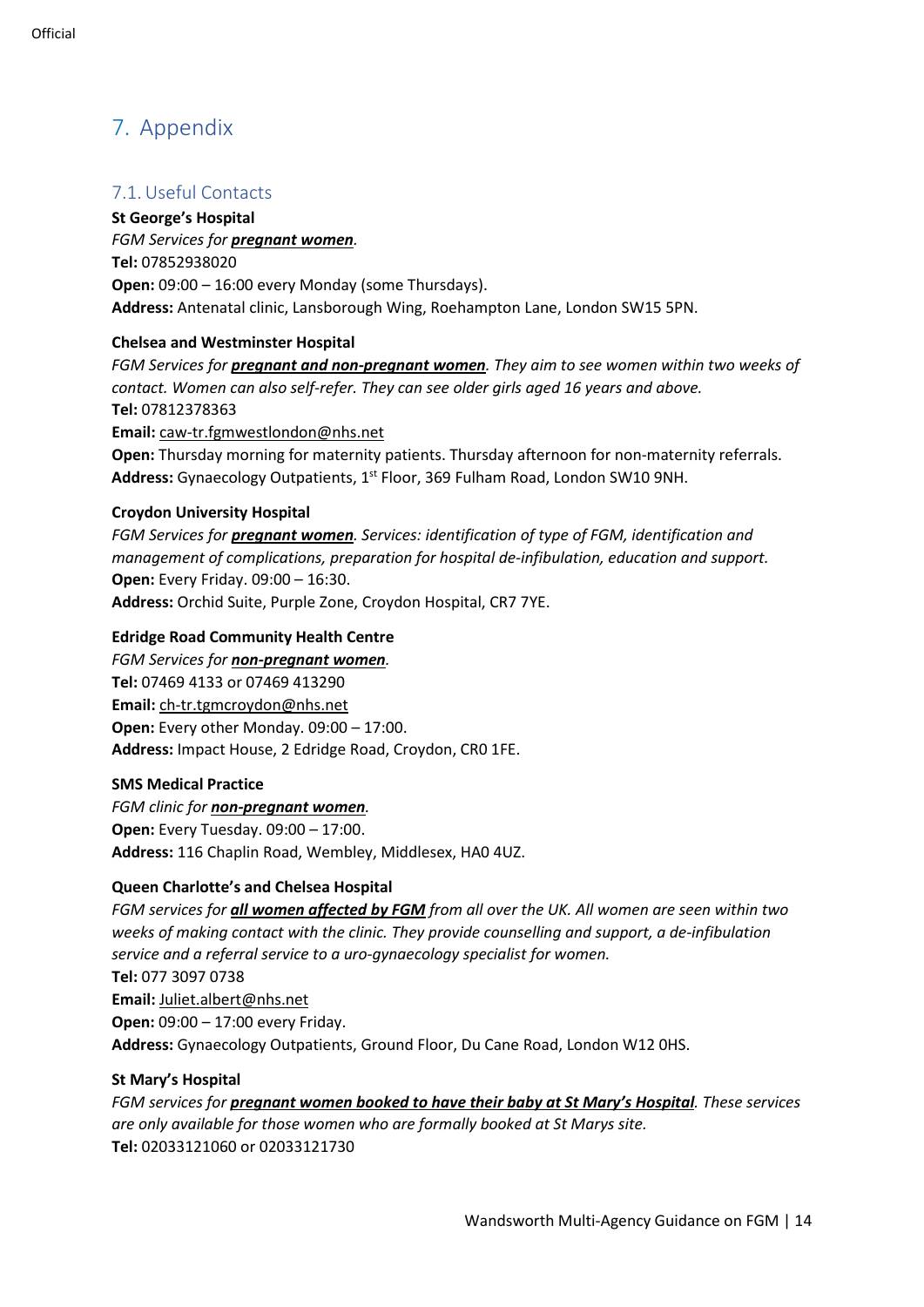**Open:** Every Tuesday. **Address:** Gynaecology and Midwifery Department, Praed Street, London W2 1NY.

#### **University College Hospital**

*FGM Services for girls (under 18). It is a dedicated monthly multi-disciplinary clinic offering appropriate care for affected children and young people. Assessment is made of whether FGM has been performed. If FGM is confirmed, the clinic offers management of the physical and psychological health implications of FGM. If surgery such as de-infibulation is required, it is undertaken in an age appropriate setting. Other at-risk children within the family can be assessed.* **Tel:** 02034479411 or 07944241992

**Open:** Every second Friday of each month. **Address:** Children's Safeguarding, 6th Floor North, 250 Euston Road, London NW1 2PG.

#### **University College Hospital**

*FGM service for pregnant and non-pregnant women. Offers care and support for women who have undergone FGM in a sensitive and non-judgemental environment. This is a comprehensive service for pregnant and non-pregnant women and includes de-infibulation.* **Tel:** 02034479411 or 07944241992 **Open:** Every Monday. **Address:** Clinic 3, Elizabeth Garrett Anderson Wind, London WC1E 6BD.

#### **Chingway Medical Centre**

*FGM services for all adult women affected by FGM.*  **Tel:** 02084307020 **Email:** [bartshealth.fgmwhipps@nhs.net](mailto:bartshealth.fgmwhipps@nhs.net) **Open:** Friday, every two weeks. 10:00 – 16:00. **Address:** Chingway Medical Centre, 7 Ching Way, London, E4 8YD.

#### **Whipps Cross Hospital**

*FGM walk-in clinic for non-pregnant women.* 

**Open:** Last Monday of every month. 09:00 – 12:00.

**Address:** Perineal Clinic, Area A, Outpatients Building, Whipps Cross Hospital, Leytonstone, London E11 1NR.

#### **Whipps Cross Hospital**

*FGM clinic for pregnant women.*  **Open:** Last Wednesday of every month. 14:00 – 17:00. **Address:** Antenatal Clinic, Maternity Building, Whipps Cross Hospital, Leytonstone, London E11 1NR.

#### **FORWARD**

*Works through partnerships in the UK, Europe and Africa to transform lives, tackling discriminatory practices that affect the dignity and wellbeing of girls and women. Our focus is on female genital mutilation (FGM), child marriage and obstetric fistula.* Tel: 02089604000 Website[: www.forwarduk.org.uk](http://www.forwarduk.org.uk/)

#### **Daughters of Eve**

*A non-profit organisation that works to advance and protect the physical, mental, sexual and reproductive health rights of young people from FGM practicing communities.* Tel: 07983030488 Website[: www.dofeve.org](http://www.dofeve.org/)